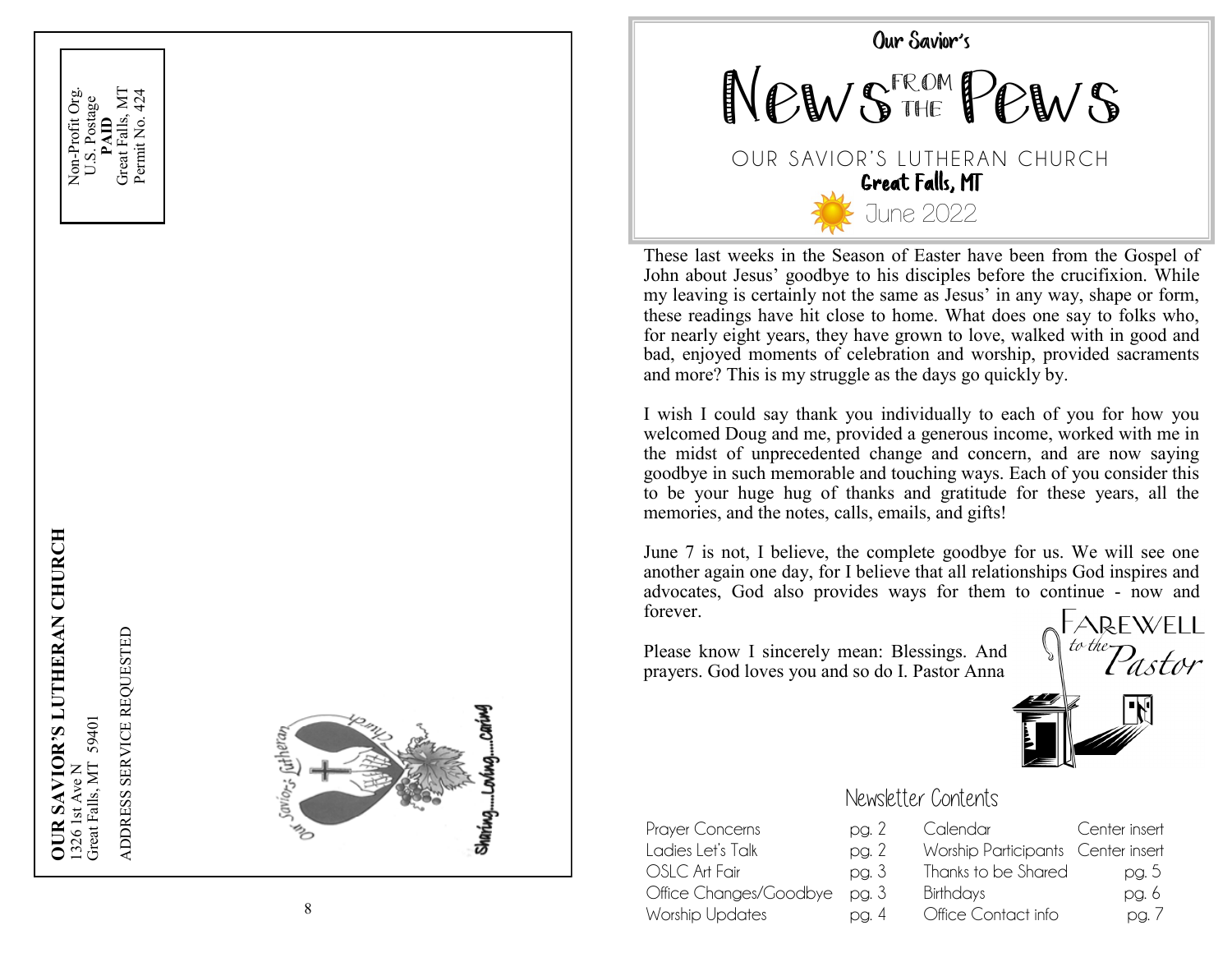#### **Ladies: Let's Talk**

This fun new ministry meets on the fourth Thursday, June 23, at 1:00 pm in the Memorial Room. Come for a time of socializing and getting to know one another better. If you have questions, please contact Clarice Flanagan, 406-899-0450.



#### **Prayer Concerns**

The Prayer Concerns of Our Savior's is making some changes and there is a new "List"Keeper effective June 1. If you would like to add someone to the list, these are the guidelines:

- Prayer Concerns will be added to the list for one month only. For example, if a concern comes in 6/15, it will be added to the list by email when it comes in, will be on the July update, and then removed for August. If the need is for a longer period of time, a request needs to be made to keep the concern on past one month.
- The person placing an individual on the Prayer Concerns list is responsible for following up with that individual and re-placing them, if desired, after one month.
- Beginning with June, names of requests will be placed under these categories: Cancer/Illness, Surgery, Deaths, Ongoing, Other. No other information will be added, except the person requesting the concern and the date. This change is primarily for confidentiality purposes. Those praying really do not need details - an effective prayer could be: "please be with as they have surgery and guide all those caring for them." The rest of the details are known to God.
- Permission must be obtained before adding someone to the concerns list.
- Requests may be given to Elaine Osborne by card on Sunday (found in the pews), email to egomont@bresnan.net, or by phone: 406-452-6774. (Thank you to Elaine for volunteering to take on this important "List"Keeping!)

Please note: Prayer Concerns is a different list than Prayer Partners. Prayer Concerns is for acute or ongoing concerns. Prayer Partners simply remember each day the person chosen for them from those participating. Thank you to all who pray regularly!

#### **High School Seniors**

The following were recognized or remembered in worship on Sunday, May 22: Joe Bruner, Natalie Garner, Grace Hansen, Christian Kasuske, Kayla Muston, Ariana Velez. Congratulations to all!



# Our Savior's Lutheran CONTACT INFORMATION

Office telephone: 727-4304

Web Site: www.oslcgreatfalls.org **Office Hours:** Monday through Friday 9:00 AM - 1:00 PM

# **STAFF**

| Amber Dresen   |                      | Pastor Anna Merritt (H - 836-7464) pastoroslegf@gmail.com<br>Parish Administrator officeoslcgf@gmail.com |
|----------------|----------------------|----------------------------------------------------------------------------------------------------------|
| Ellen Forslund |                      | Worship wmdirectoroslcgf@gmail.com                                                                       |
|                | & Music Director     |                                                                                                          |
|                |                      | Madeleine Folkerts Accompanist accompanistoslegf@gmail.com                                               |
| Terry Lee      |                      | Custodian custodianoslegf@gmail.com                                                                      |
| Mike and Jenny | Homebound Visitation |                                                                                                          |
| Kunka          | Ministers            |                                                                                                          |
|                |                      |                                                                                                          |

# **COUNCIL**

Kathy Maynard 750-5446 **President** Don Marberg 788-5446 **Vice President** Joyce Morgan 590-7894 **Secretary**  Tyler Gunderson 217-7028 **Parish Life** Richard Hamill 899-8151 **Property/Finance** Janet Murphy 750-5224 **Human Concerns** Kayla Muston 836-2677 **Education/Youth** Tina Price 799-3609 **PR&O** Kerrie Ramstead 217-6674 **Worship & Music**

2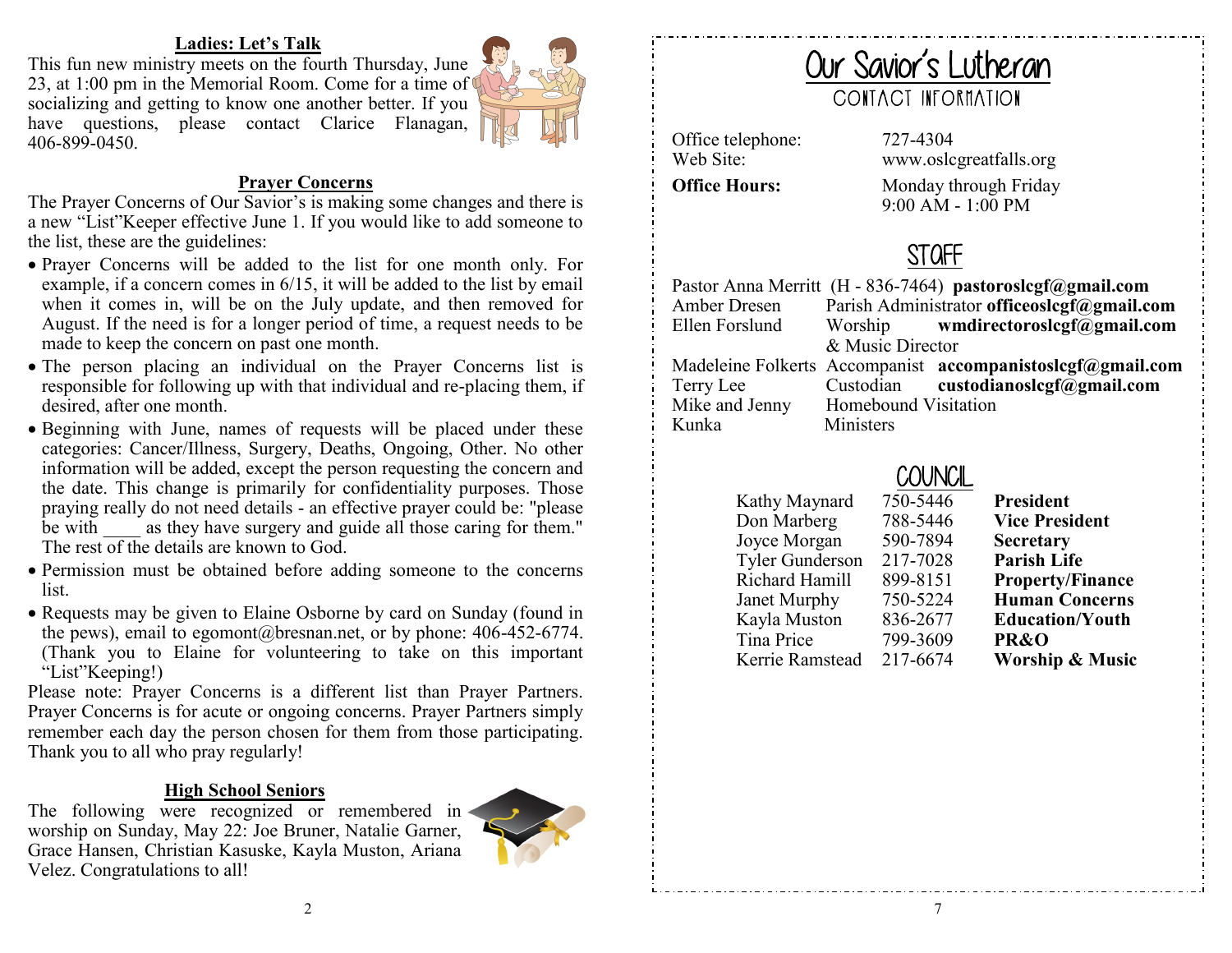## **JUNE FELLOWSHIP GROUP**

\*John/Ruth Allen Shirley Boettcher Luana Brown Mike/Michelle Bruner Pat Bueling Susan Bueling Ann Buen Cathy Castner Casey Furr

*\* this month's coordinator*

PL Committee Contact: TBD



## Blessings to all who celebrate birthdays in: June!

If we have missed anyone's birthday, please call the Church Office.

| <b>Travis Keeton</b>    | 6/01 | Eric Ramstead         | 6/17 |
|-------------------------|------|-----------------------|------|
| David Krueger           | 6/03 | John Ranum            | 6/18 |
| Kayla Muston            | 6/04 | Heather Bredeson      | 6/19 |
| Judith Onstad           |      | Nancy Doughten        |      |
| Colt Lehman             | 6/05 | <b>Adeline Grundy</b> |      |
| Nancy Hamill            | 6/07 | K.C. Hill             |      |
| Howard Corey            | 6/08 | <b>Blakelee Bell</b>  | 6/22 |
| Richard Johnson         |      | Stephanie Schaffel    |      |
| Gary Payton             |      | Curtis Zemljak        |      |
| Karisa Brown            | 6/10 | Ilo Sorte             | 6/23 |
| Laura Sweeney           | 6/11 | Mike Brown            | 6/24 |
| Alysa Curry             | 6/12 | Jackson Hamill        |      |
| Tina Migneault          |      | Ariana Velez          |      |
| Rodney Pribyl           | 6/13 | LeeAnn Jovick         | 6/25 |
| <b>Christofer Brown</b> | 6/14 | Amy Muston            |      |
| Marillyn Thomas         |      | Lucille Payton        |      |
| Nicole Kojetin          | 6/15 | Kristen Rowen         | 6/27 |
| Misty Sumner            |      | Carol Anderson        | 6/30 |
| Paige Muston            | 6/16 | Kathy Maynard         |      |



#### **Prayers for the congregations of the Montana Synod**

Monthly prayers for our fellow ELCA Lutherans in the Montana Synod include these congregations:

Faith, Hamilton **American**, Hogeland First American, Hardin Trinity, Hot Springs American, Harlem Joliet, Joliet American, Harlowton Bethel, Joplin First, Havre St. John's, Jordan Messiah, Havre Bethlehem, Kalispell Our Redeemer's, Helena Northridge, Kalispell<br>St. John's, Helena Kremlin, Kremlin St. John's, Helena New Life, Helena **Our Savior's**, Laurel Hinsdale, Hinsdale Zion, Lewistown

#### **Our Savior's Lutheran Church Family Art Fair**

Invite friends and neighbors to this opportunity to make art! When: Saturday, July  $30<sup>th</sup> 10$ am to Noon and Sunday, July  $31<sup>st</sup> 2$  pm to 4 pm Where: OSLC Courtyard.

Needs:

• Volunteers to help supervise tables, welcome participants, hand out water, etc (Don't need to be an artist. Don't need to be available both days.)



 Crafters who would be willing to lead an art or craft activity (monies available to cover supplies.)

If you are willing to help, please contact Vicki Dunham 406-788-4660 or Jenny Kunka 406-396-1398.



#### **Office Changes and a Goodbye to Amber**

March, 2019, Our Savior's said hello to Amber Dresen as the Office Administrator. She has been an important part of the team of the Our Savior's staff, but the time has come to send her off to a new opportunity. Amber has begun training for a position with the GF School District. However, she is planning on staying with Our Savior's until the beginning of August

to help with the transition. We wish her well and thank her for her years with Our Savior's. You will be missed.

#### **Book Club**

Book Club will resume on September 26th. Please watch for information for the next book.